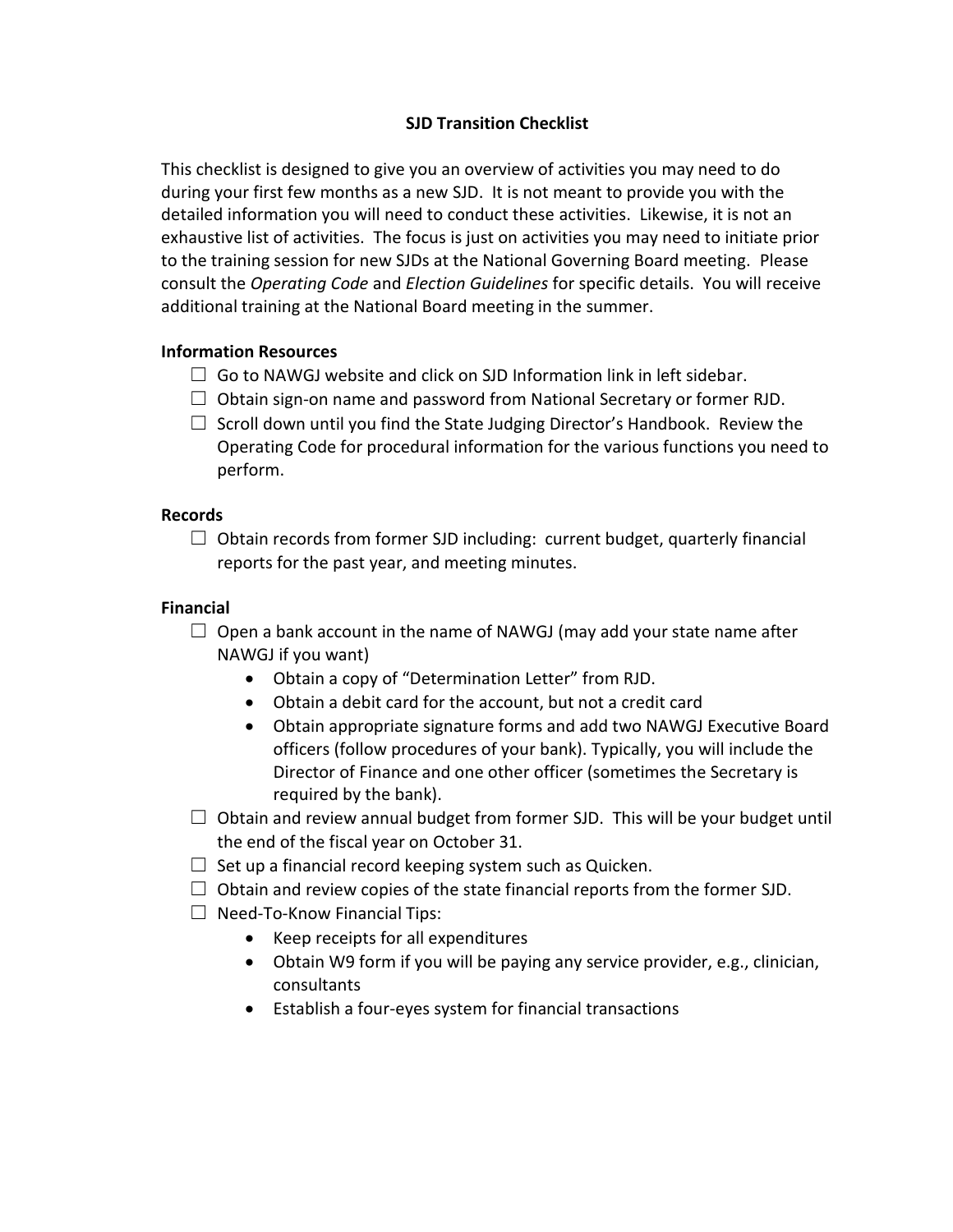### **Elections**

- $\Box$  Check Election Guidelines to determine if State Governing Boards (SGB) elections are scheduled for current year.
- $\Box$  If SGB elections will occur in the current year, discuss options for establishing board positions in each state with your RJD. Options include:
	- Defined position titles and descriptions for all positions.
	- At large positions for all elected SGB members.
	- Hybrid with some positions defined and others at large.
- $\Box$  Obtain approval of SGB for positions to be included in board elections.
- $\Box$  Publish positions to be elected with all members in your state.
- $\Box$  Discuss items needed by RJD for her/him to conduct election, e.g., updated membership list, positions, etc.

### **Meetings**

- $\Box$  Obtain date and location of National Governing Board (NGB) meeting from the RJD. New SJDs may need to arrive a day early for the New SJD workshop.
- $\Box$  Make travel plans (plane and hotel reservations) for national meeting.
- $\Box$  Schedule a meeting of SGB according to state's practice. Send out announcement 3 weeks in advance and agenda two weeks in advance. Obtain minutes from last SGB meeting for approval at your meeting.
- $\Box$  Obtain signed Confidentiality forms and Conflict of Interest forms from each board member at your first meeting. The forms are available on the NAWGJ SJD website (2 separate forms).
- $\Box$  Obtain information from NAWGJ President on training date scheduled to become a Test Administrator (it may be at National Congress).

## **Assigning**

- $\Box$  Determine your responsibilities for assigning, if any.
- $\Box$  Obtain access to assigning system, if applicable.
- $\Box$  Initiate process based on state's timeline.
- $\Box$  Ensure CPE forms are completed and sent to appropriate person.

### **Transition of Services**

- $\Box$  Provide for uninterrupted transition of services as applicable:
	- a. Availability
	- b. Assigning
	- c. Web services

#### **Other**

 $\Box$  Consider recognition awards for the outgoing SJD and SGB members, e.g., plaque, engraved item, framed photo, etc. *Things Remembered* (in most malls) has the NAWGJ logo on file if you want to order from them.